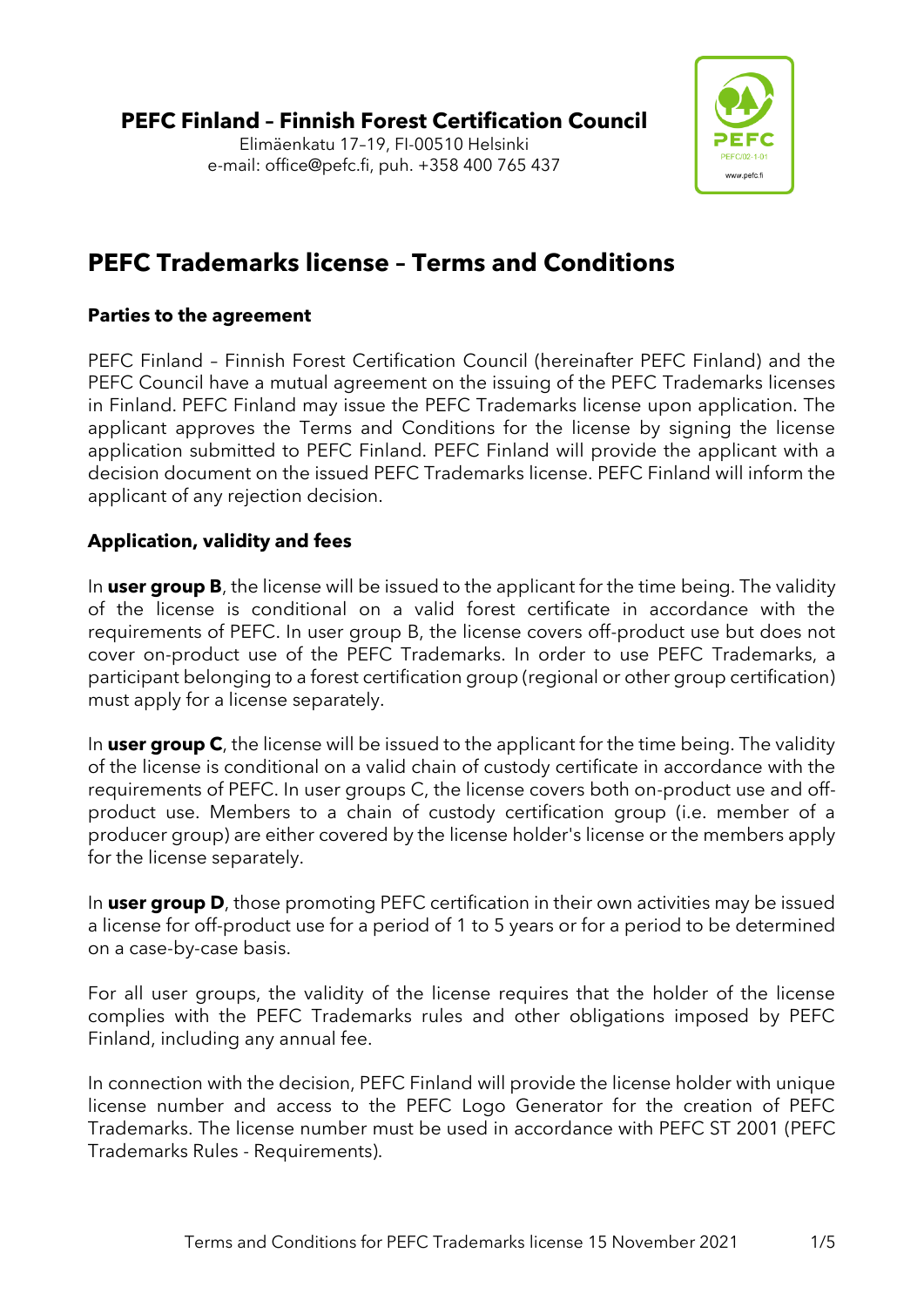PEFC Finland decides on the fees for the license. If the usage fee policy changes during the course of a calendar year, the corresponding change in the agreement between PEFC Finland and the license holder will enter into force two months after PEFC Finland has notified the license holder in writing.

The applicant, to whom PEFC Finland has issued the license, is obliged to pay compensation for the use in breach of the agreement, which is twenty (20) percent of the value of the products in which the Trademarks have been used in breach of the agreement. However, if it turns out that the breach was not intentional but was due to negligence, for example, the compensation will not exceed 15,000 Swiss francs (CHF). This policy applies both on-product use and off-product use of PEFC Trademarks. The compensation obligation covers the activities of the license holder during the term of the agreement, including cases of suspicion brought to the attention of the license holder during the period of termination of the agreement. The PEFC Council has the right to change the compensation for misuse of PEFC Trademarks. The change enters into force in the agreement between PEFC Finland and the license holder two months after PEFC Finland has notified the license holder in writing.

#### **Monitoring and reporting on the use of PEFC Trademarks**

Holders of PEFC Trademarks licenses in all user groups are obliged to report to PEFC Finland at least once a year as follows:

#### **User group B:**

Holders of forest certificates are obliged to maintain information on the area included in the forest certificate and, in addition to group certification, on the number of forest owners participating in the certification.

Immediately after the initial certification and recertification of the forest certificate and the surveillance audits, the holder of the forest certificate acting as a license holder provides PEFC Finland with a monitoring report confirmed by the certification body. The forest owner participating in the group certification, who is the license holder, submits the corresponding areal information without the confirmation of the certification body. At the same time, the license holder must provide PEFC Finland with a specified, free-form report on the off-product use of PEFC Trademarks.

#### **User group C:**

The on-product use of PEFC Trademarks requires from companies such as the ones operating in wood procurement, production in the forest industry and distribution and marketing of forest products a certified chain of custody system.

The license holder in User Group C shall contract the certification body to verify the monitoring of the production volumes and use of the PEFC Trademarks in external audits following the issuance of the PEFC Trademarks.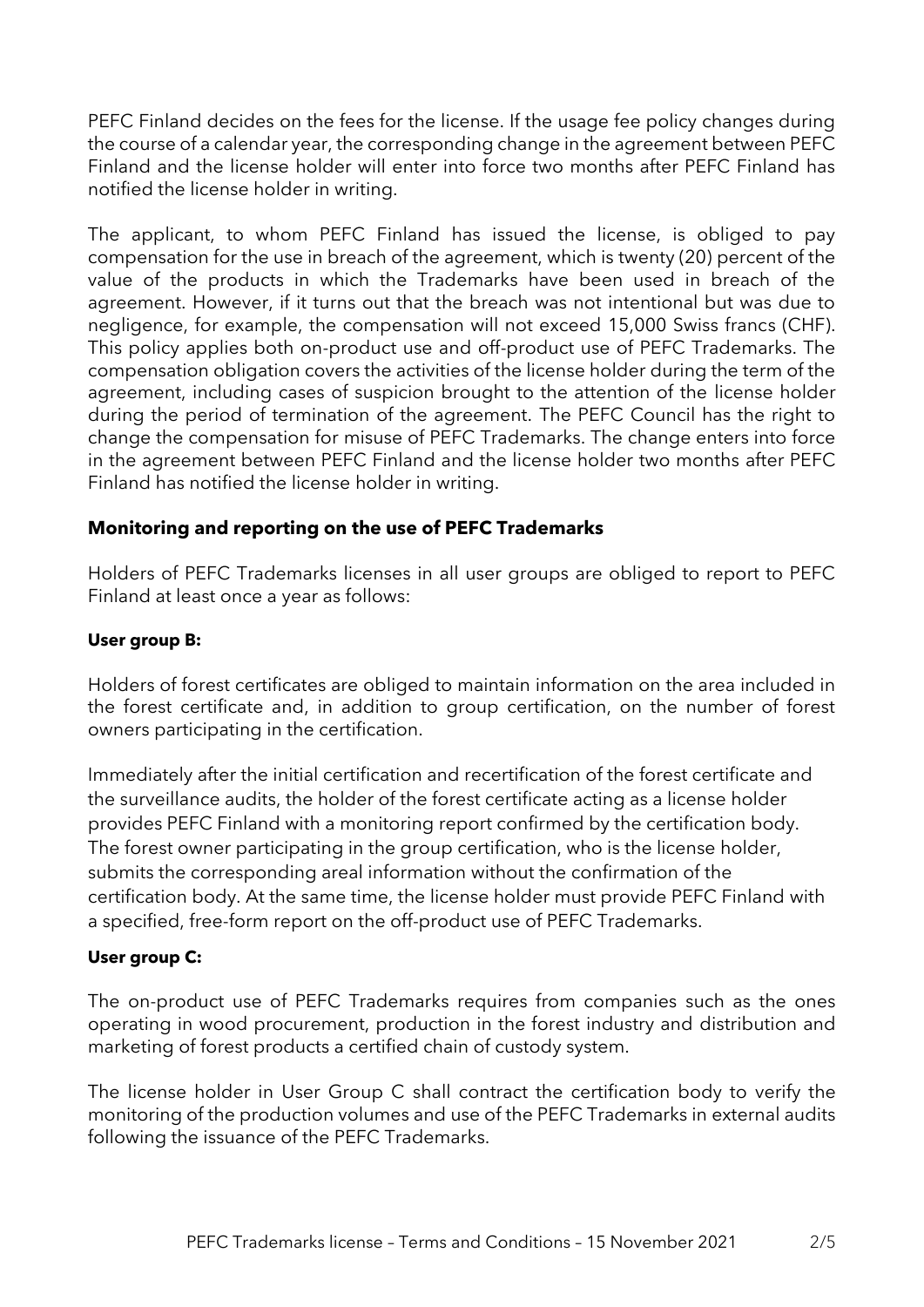In user group C, the license holder provides PEFC Finland with a report on the on-product use of the Trademarks confirmed by a certification body immediately after the surveillance audit and recertification of the chain of custody system, e.g. by product, product group, production plant, etc. At the same time, the license holder must provide PEFC Finland with a specified, free-form report on the off-product use of the Trademarks.

#### **User group D:**

In the case of the promotional use of PEFC Trademarks in user group D, the license holder must submit an annual report to PEFC Finland containing a specified, free-form report on the off-product use of the Trademarks.

#### **Additional inspections**

If PEFC Finland has reason to suspect that PEFC Trademarks are being misused, PEFC Finland will ask the license holder for clarification. The license holder must submit a written report to PEFC Finland without delay. In case of suspicion of non-compliance with the license, PEFC Finland has the right to arrange an inspection of the license holder's operations, the costs and possible other harm of which are borne by the license holder.

### **Termination, suspension and withdrawal**

The agreement between PEFC Finland and the license holder expires when the agreement expires, or the other party terminates the agreement, or PEFC Finland withdraws the license. The license may be suspended periodically. Upon withdrawal, the PEFC Trademarks license ceases immediately.

If the PEFC Council withdraws the right of PEFC Finland to issue and administer the PEFC Trademarks licenses in Finland, the licenses issued will expire without compensation at the end of the notice period announced by the PEFC Council.

The application processing fee will not be refunded upon such termination of the agreement, and PEFC Finland is not obligated to compensate the license holder for any costs or other damage that may arise from the termination. The license holder may terminate the agreement by written notice. The notice period is one month.

PEFC Finland has the option to suspend the license for the period of resolving the suspicion of misuse of the Trademarks. In case of doubt, PEFC Finland will provide the license holder with a written request for a report and information on the temporary suspension of the license. The suspension may last for a maximum of one (1) month after the license holder has submitted a report of suspected misuse to PEFC Finland for processing. During this period, PEFC Finland is obliged to arrange for the suspect to have the opportunity to complete the investigation of any deficiencies at the hearing. PEFC Finland will provide the decision on the suspicion of misuse to the holder of the PEFC Trademarks license within two (2) weeks of the hearing.

When, within the framework of the clearing on suspicion of misuse of PEFC Trademarks, it is concluded that the breach is due to the license holder, or when the license holder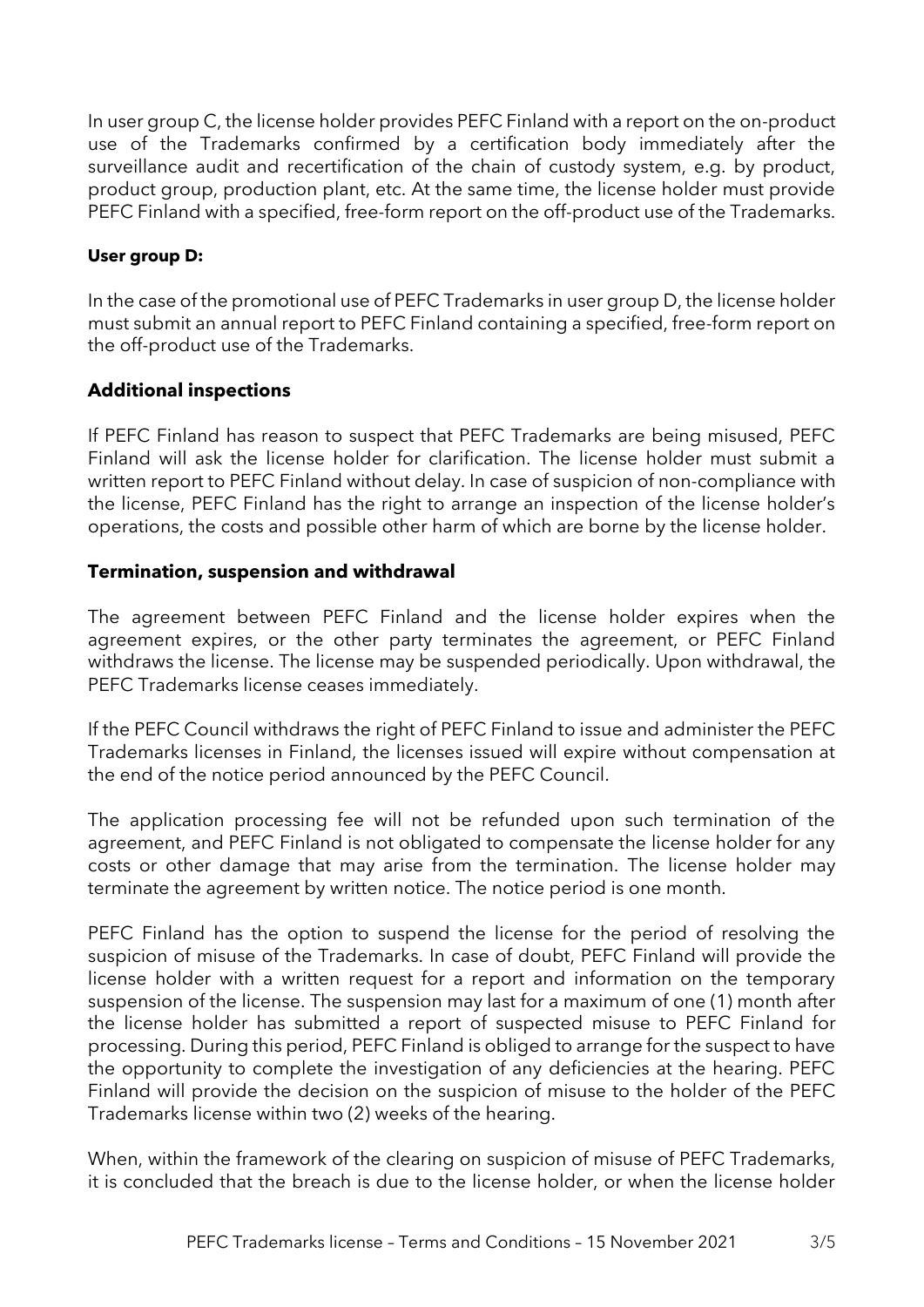fails to provide sufficient clarification on the suspected matter PEFC Finland may, by written notice, (i) extend the suspension for a temporary period of time, or (ii) permanently withdraw the license. PEFC Finland may revoke the suspension after the license holder has taken the corrective measures approved by PEFC Finland and notified PEFC Finland of their implementation. A temporary suspension may also be revoked by a permanent withdrawal. The withdrawal shall take effect as soon as the decision has been notified to the license holder.

## **Complaints and appeal resolution**

An appeal may be lodged with PEFC Finland against a decision rejecting an application for PEFC Trademarks license or against the termination or withdrawal of an agreement. The appeal must be in writing and must be filed no later than four (4) weeks after receipt of the rejection decision. An appeal may be lodged only by the person concerned by the decision. The appeal shall state which decision is required to be reconsidered and the grounds relied on in the appeal.

In the event of suspension or withdrawal, the organization may submit a written complaint to PEFC Finland within four weeks of receiving the decision.

PEFC Finland - Finnish Forest Certification Council shall:

- acknowledge the received complaint/appeal to the complainant/appellant;
- gather and verify all necessary information, validate and impartially evaluate the complaint/appeal and make decision on the complaint/appeal;
- formally communicate the decision on the complaint/appeal and the complaint/appeal handling process to the complainant/appellant and concerned parties;
- ensure appropriate corrective and preventive action.

In the case of an appeal, PEFC Finland will appoint an impartial Panel of Appeal composed of the Chairman and two other members for each appeal. A meeting of the Panel of Appeal shall be held within 21 days of the appeal on arrival. The appellant shall be informed at least seven days in advance of the time, place and composition of the Panel of Appeal. A previous revocation decision shall remain in force until the meeting of the Panel of Appeal. At the meeting, both the appellant and the representative of PEFC Finland have the right to be heard in confidence. The Panel of Appeal shall reach this decision on the basis of a majority of votes.

Disputes in which PEFC Finland is the other party are heard in the Helsinki District Court.

## **Other Terms**

In addition to the above-mentioned monitoring data, PEFC Finland collects the name, email address and telephone number of the license holder's contact person for use in managing the license data in the PEFC system. PEFC Finland ensures that the data is maintained in accordance with the data updates provided by the license holder. The contact person's name, e-mail address and telephone number may be published on the